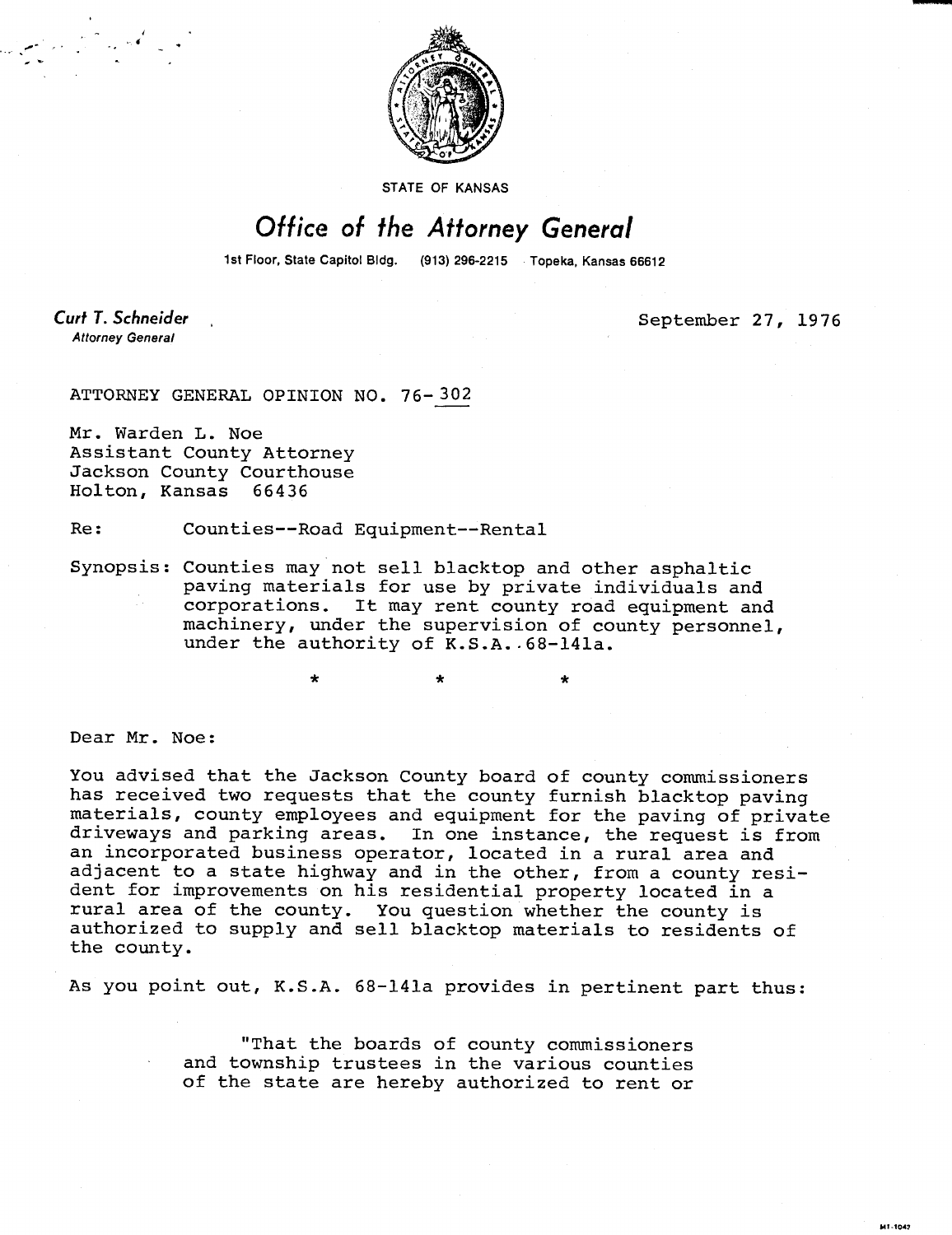Mr. Warden L. Noe Page Two September 27, 1976

> hire county and township machinery and equipment to residents of the county or township."

Such rentals are subject to K.S.A. 68-141b:

"Any machinery or equipment reguiring an experienced operator shall be rented or hired only under the supervision of an experienced employee of the county or township. It shall be hired or rented only at such times as it is not being used by the county or township in its own work. The charges for the use of said machinery or equipment shall be sufficient to defray the expense of the county or township employee operating said machinery or equipment, and the cost of operating said machinery or equipment, together with any charges for additional insurance that the county or township may be called upon to pay for the additional liability assumed. . . ."

Prior to the enactment of these provisions, the Kansas Supreme Court decided a number of cases in which it enunciated a strong public policy against the undertaking of commercial enterprises by public governmental entities. See State ex rel. Mellott v. Mason, 126 Kan. 43, 267 Pac. 31 (1928); State ex rel. Smith v. Hiawatha, 127 Kan. 183, 272 Pac. 113 (1928); State ex rel. Logan v. Allen, 133 Kan. 376, 299 Pac. 630 (1931); and Glen W. Dickinson Theaters, Inc. v. Lambert, 136 Kan. 498, 16 P.2d 515 (1932). Relying on these cases, Attorney General Vern Miller concluded, in an opinion dated March 8, 1973, to W. B. Buechel, Concordia city attorney, that "installation of asphaltic paving by the City of private property was tantamount to a commercial enterprise which was prohibited to municipal corporations."

K.S.A. 68-141a et seq., was enacted in 1933, one year after the Dickinson Theaters, Inc. v. Lambert decision, and may well have been a legislative response thereto, perhaps to sanction a practice which even at the time was of long-standing.

Since that time, as you point out, Kansas counties now enjoy a measure of home rule power. K.S.A. 19-101a permits counties to "transact all county business and perform such powers of local legislation and administration as they deem appropriate," subject to certain restrictions, none of which are applicable here. Thus, counties need not